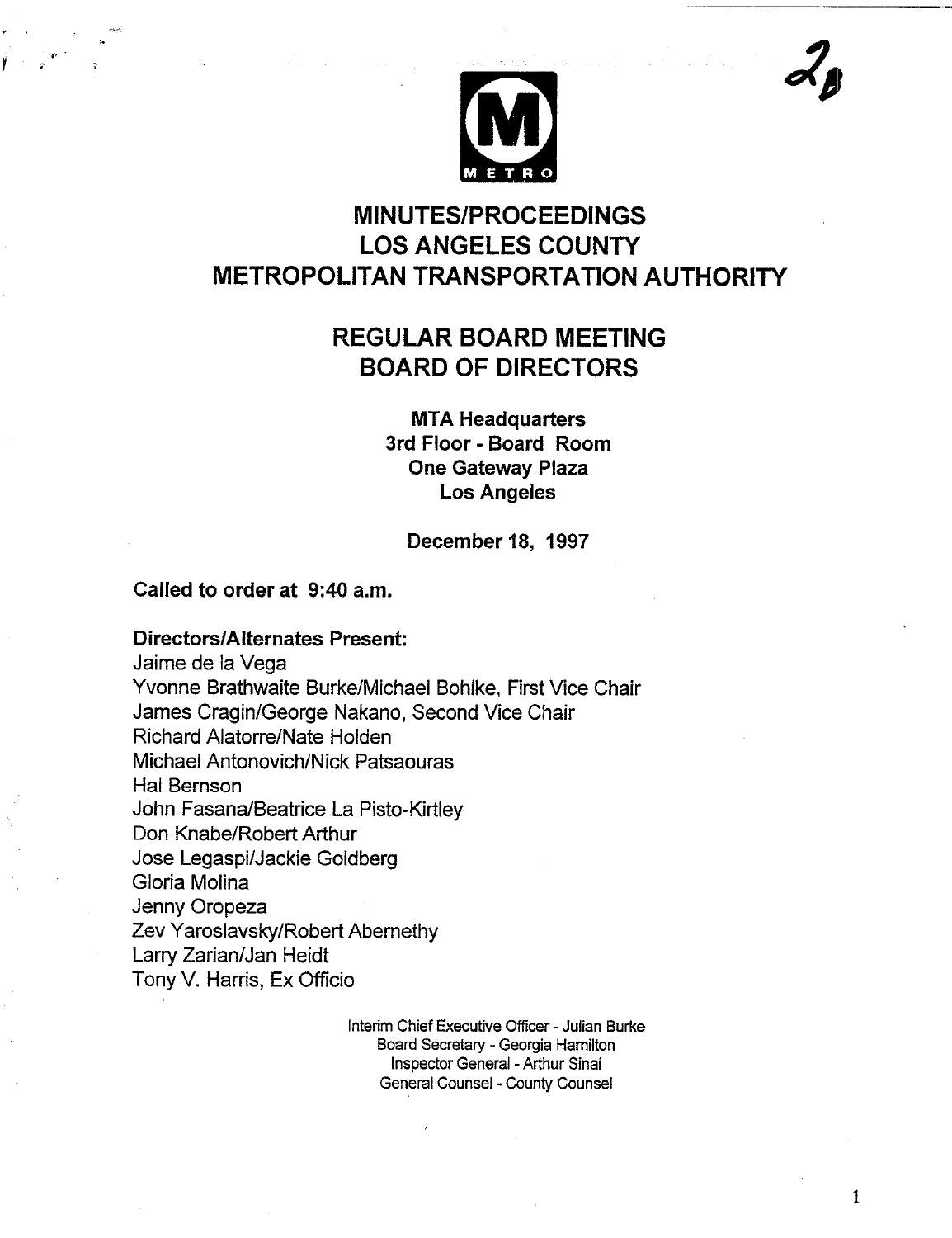APPROVED Consent Calendar Items 15 - 20, 22 and 23 and Consent Calendar Addendum Items A through G ( See page 12) Item #21 was pulled for discussion.

Directors voting - Bernson, Burke, Nakano, Knabe, Fasana, Oropeza, Yaroslavsky, Zarian, de la Vega Conflicts: Item #17 - Knabe, Fasana, Abernathy, Yaroslavsky

APPROVED minutes of Special Board Meeting held November 13,  $2.$ 1997.

> Directors Voting: Bernson, Burke, Cragin, Fasana, Oropeza, Yaroslavsky, Zarian, de la Vega, Fasana, Antonovich

Alternate Jackie Goldberg requested to address the Board. Ms. Goldberg thanked the Board of Directors for the opportunity to serve, and for the \$18M in Mitigation programs the Board of Directors made possible for her district.

Chief Executive Officer's Report:  $3<sub>l</sub>$ 

 $1<sub>1</sub>$ 

Being the last Board day of the calendar year, J. Burke, CEO thanked the employees for their support and extended holiday greetings. Mr. Burke also expressed that, thus far, it has been a learning process for him trying to understand the agency and how it operates. He stated that he looks forward to next year.

The Board of Directors on motion of J. Burke, CEO adopted and presented a resolution to Rae James, departing as Executive Officer, Customer Services & Communication.

 $\overline{2}$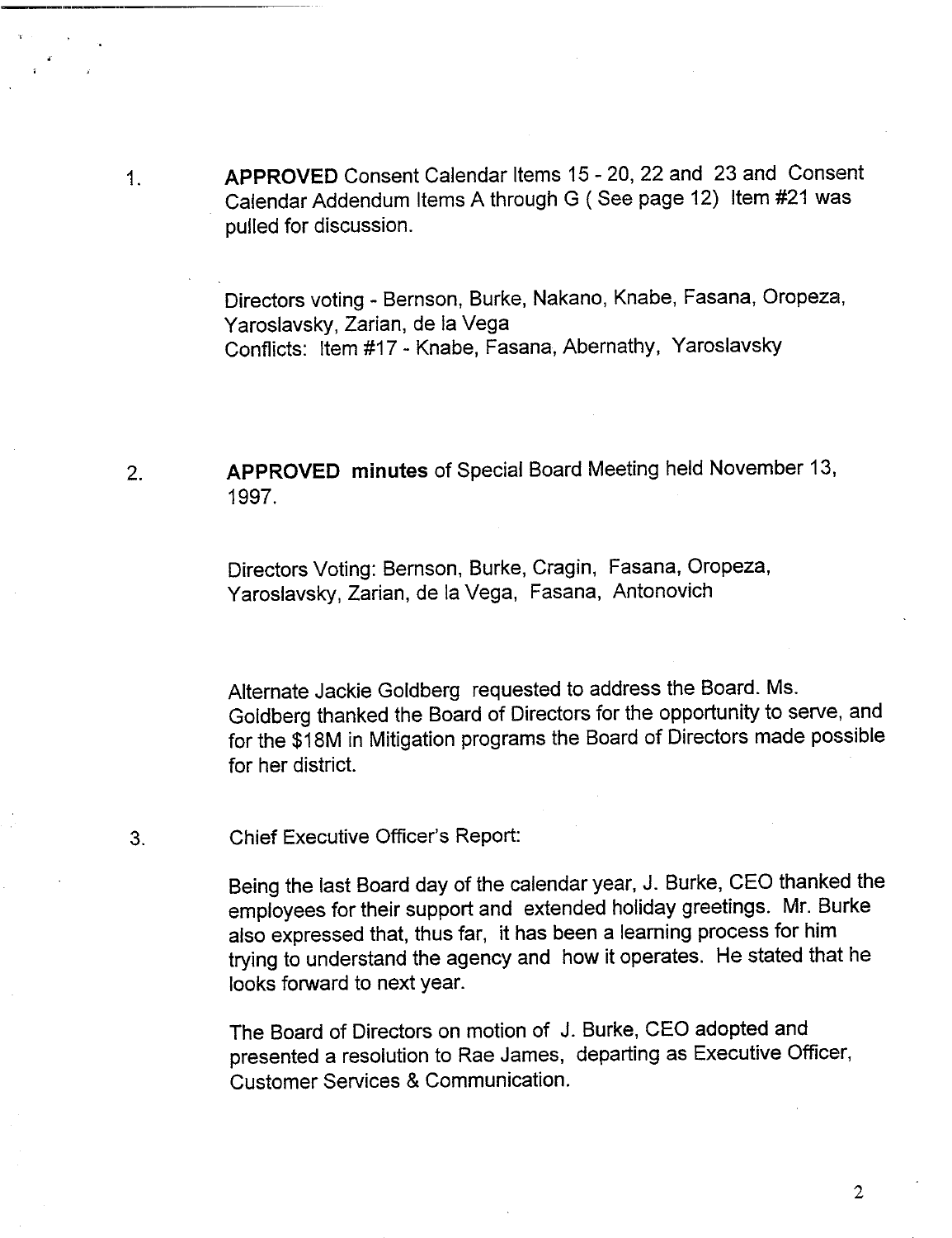#### **NON-CONSENT ITEMS**

 $\mathbf 4$ . CONSIDERED BERNSON motion to authorize staff to work with the Department of Transportation (DOT) to determine which **Smart Shuttle routes** can be restructured to accommodate ridership on major bus corridors in which service has been proposed for cancellation by the MTA and report back in 30 days;

> Director Bernson offered an amendment to his original motion to take out the word "weekend" and restore service on the cancelled lines until such time as alternative transportation can be provided for people with no other options.

> Ellen Levine commented that the changes have already been implemented and restoring the service would take at least a week and there would be considerable costs associated with that action. She added that the changes were not made on a whim. Staff worked with the Bus Riders' Union and every attempt was made to minimize the impact on riders. Several Directors voiced disagreement with any action that would "turn back the clock". Director Bernson then withdrew the portion of his amendment calling for restoration of service.

> Director Burke offered another amendment to the motion directing use of mobility allowance program funds to contract with DOT or any other entity to replace cancelled service.

Julian Burke noted that the Bus Riders' Union has filed papers with the Special master requesting a ruling on the changes and staff will continue to look into all the issues that have been raised and report to the Board next month.

**APPROVED original motion AS AMENDED to delete the word '~veekend" and use Mobility Allowance Program funds to contract with DOT or other entities to immediately replace cancelled service.**

Public Comment Received: The Bus Riders' Union expressed their disapproval of the schedule changes and the cancellation of weekend service, calling the changes a hardship to the public and a violation of an existing court order.

 $\overline{3}$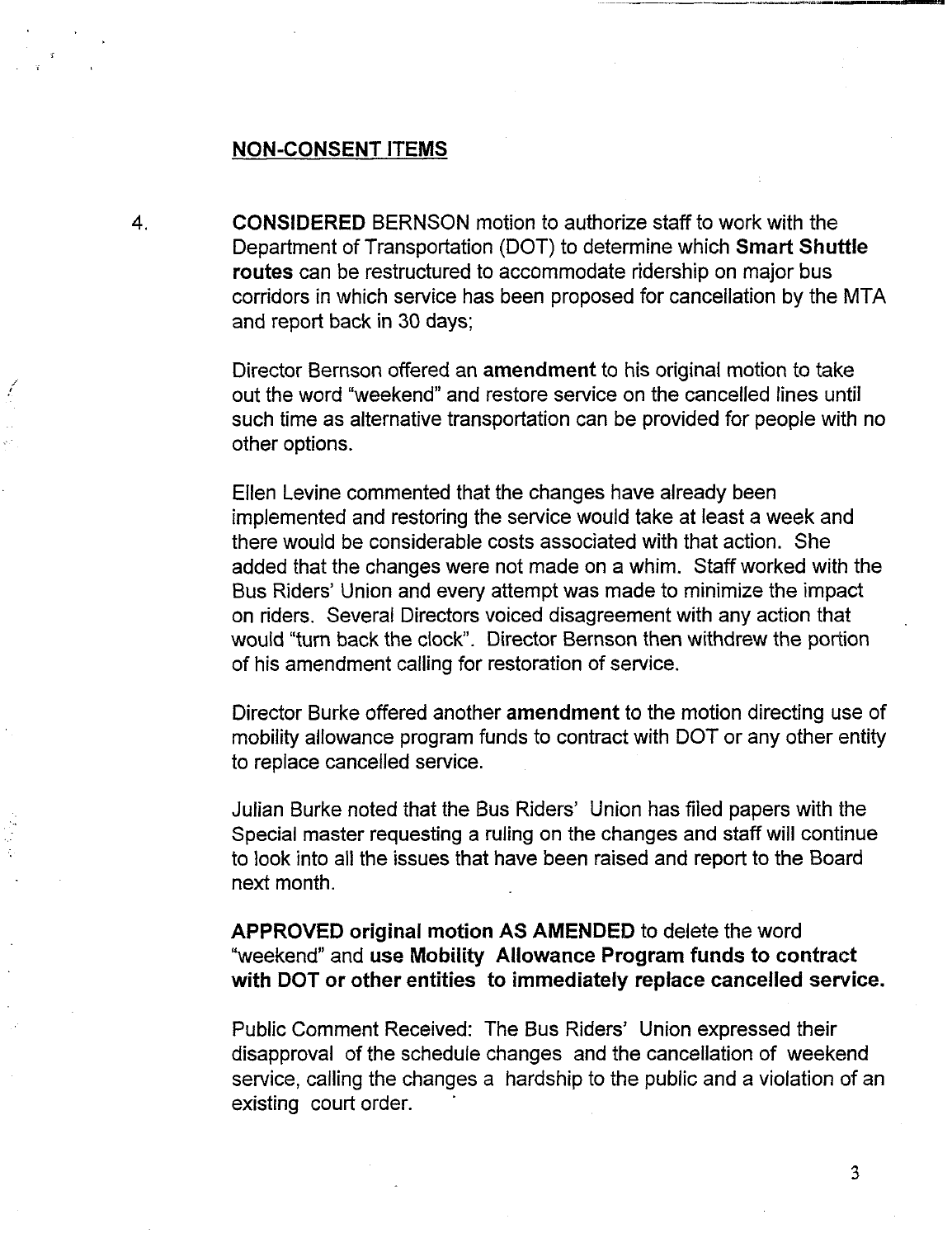Directors voting: de la Vega, Burke, Cragin, Alatorre, Antonovich, Bernson, Fasaria, Knabe, Legaspi, Molina, Oropeza, Zarian, Yaroslavsky

5. APPROVED AS AMENDED by Director Yaroslavsky, to direct staff to prepare and present to the Inspector General within 30 days and to the Board within 60 days a detailed report as to how funds designated as "The Valley Trust Fund" were computed, how and where they were deposited, a determination of the total funds accrued, including account numbers, remaining balance, if any, and identification of the accounts where the accrued interest may have been deposited.

> Directors Voting: Bernson, Burke, Cragin, Fasana, Oropeza, Yaroslavsky, Zarian, de la Vega, Knabe, Antonovich, Molina, Alatorre, Legaspi

- $6.$ APPROVED AS AMENDED by Director Alatorre, to direct the CEO to prepare a study prior to the Board's final consideration of the capital budget on the feasibility and advisability of establishing a funding allocation policy to include A, B, C, D and add item E.
	- A. commencing with the adoption of the FY 1999 budget, establish a policy to allocate at least 40% of Proposition C Discretionary funds to fund capital projects, including payments of principal and interest on existing bonds for capital programs;
	- B. a determination of the amount of future bonding capacity for capital programs that will be achieved by the adoption of the aforementioned funding allocation formula;
	- C. commencing with the adoption of the FY 1999 budget, the establishment of a policy to allocate all Proposition A Rail Development funds to fund rail capital projects, including payments of principal and interest on existing bonds rail construction bonds; and
	- D. an assessment of the impact on other MTA programs resulting from the adoption of all these funding allocation formulas.

 $\overline{4}$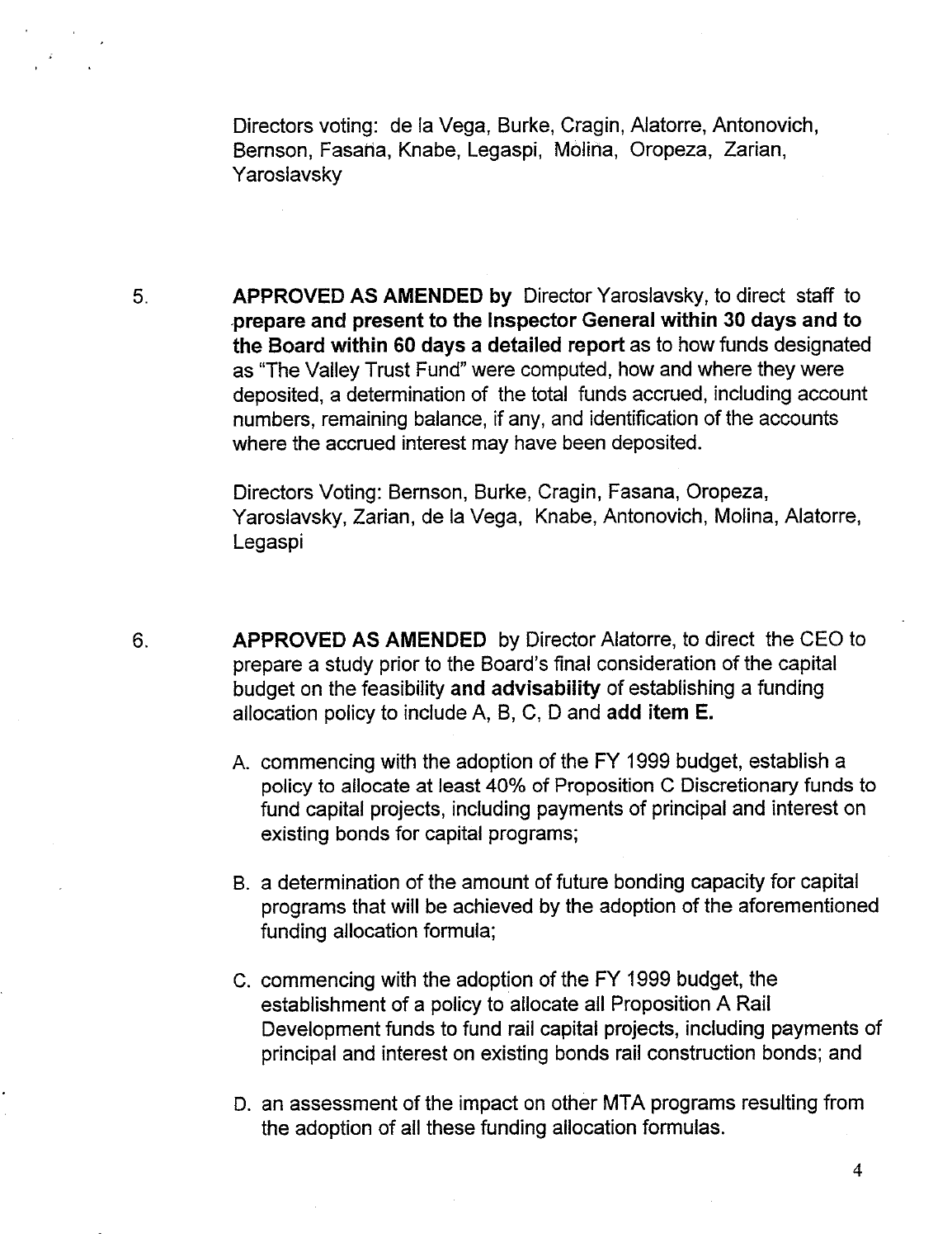**]~.Assessment to be made on the alternative uses of such funds for County wide operations and services;**

Directors Voting: Bernson, Burke, Cragin, Fasana, Oropeza, Yaroslavsky, Zarian, de la Vega, Knabe, Antonovich, Molina, Alatorre, Legaspi

 $7<sub>1</sub>$ 

**APPROVE AS** AMENDED, to add the cities of San Fernando, **Calabasas, Burbank, Glendale, Agoura Hills, Santa Clarita and** the County of Department of Public Works in the discussion with LADOT and other transit agencies regarding a transit zone.

Directors voting: de la Vega, Burke, Cragin, Alatorre, Antonovich, Bernson, Fasana, Knabe, Legaspi, Molina, Oropeza, Zarian, Yaroslavsky

8. RECEIVED AND FILED report on San Fernando Valley service options. Staff was requested to make a monthly report.

> Motion was presented by Director Patsaouras that no MTA director or staff travel outside of the US, at MTA expense, to inspect a busway in Brazil. Seconded by Director Molina.

Directors voting: de la Vega, Burke, Cragin, Alatorre, Antonovich, Bernson, Fasana, Knabe, Legaspi, Molina, Oropeza, Zarian Conflict: Yaroslavsky

#### **APPROVE AS AMENDED, to wit, design is subject to approval of** 9. **MTA and council (District** 13-City of LA) and authorize the CEO to: (PP 4)

A. Enter into an Exclusive **Negotiation Agreement** between TrizecHahn Centers Management, Inc. and the LACMTA for a 180 day extension covering the development of **properties adjacent** to Hollywood/Highland Metro Red Line Station;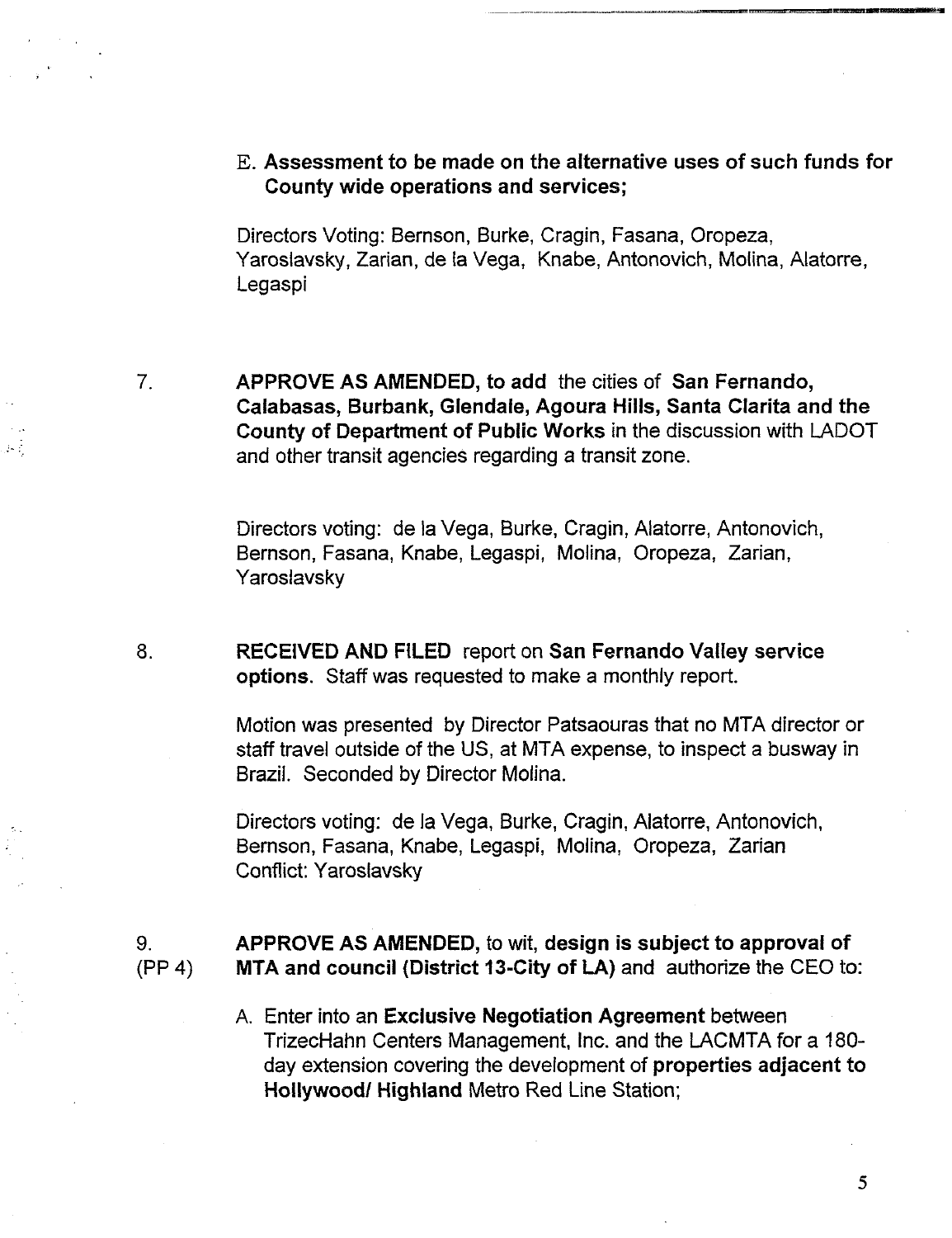B. Sign applications for development entitlements on the MTA-owned property at the Hollywood/Highland Station.

Directors voting: de la Vega, Burke, Cragin, Alatorre, Antonovich, Bernson, Fasana, Knabe, Legaspi, Molina, Oropeza, Zarian Conflict: Yaroslavsky

10. (EMC 3) CONSIDERED authorizing the CEO to award contracts covering services in association with federal legislative advocacy support for a total cost of \$332,314 the year ending December 31, 1998;

| A. | MARC Asso. & Cliff Madison Govt. Rels. \$100,402 |        |
|----|--------------------------------------------------|--------|
| B. | American Continental Group                       | 90,152 |
| C. | The Jefferson Group                              | 72,650 |
| D. | Palumbo & Cerrell, Inc.                          | 69.110 |

APPROVED extension of current contracts up to 60 days and evaluation of the "best people" for our legislative representation based upon the legislative plan and to work with, and submit a final recommendation t the Board through, the Executive Management Committee.

Directors voting: de la Vega, Burke, Cragin, Aiatorre, Antonovich, Bernson, Fasana, Knabe, Legaspi, Molina, Oropeza, Zarian, Yaroslavsky

11. (EMC 4) CONSIDERED authorizing CEO to award contracts covering services in association with state legislative advocacy support for a total cost of \$193,500 the year ending December 31, 1998;

| А.          | <b>Capital Representation Group</b>     | \$70.300 |
|-------------|-----------------------------------------|----------|
| В.          | Nielsen, Merksamer, Parrinello & Naylor | 57.130   |
| $C_{\cdot}$ | <b>JEA &amp; Associates</b>             | 40,850   |
| D.          | Nossaman, Guthner, Knox & Elliot        | 25,250   |
|             |                                         |          |

APPROVED extension of current contracts up to 60 days and requested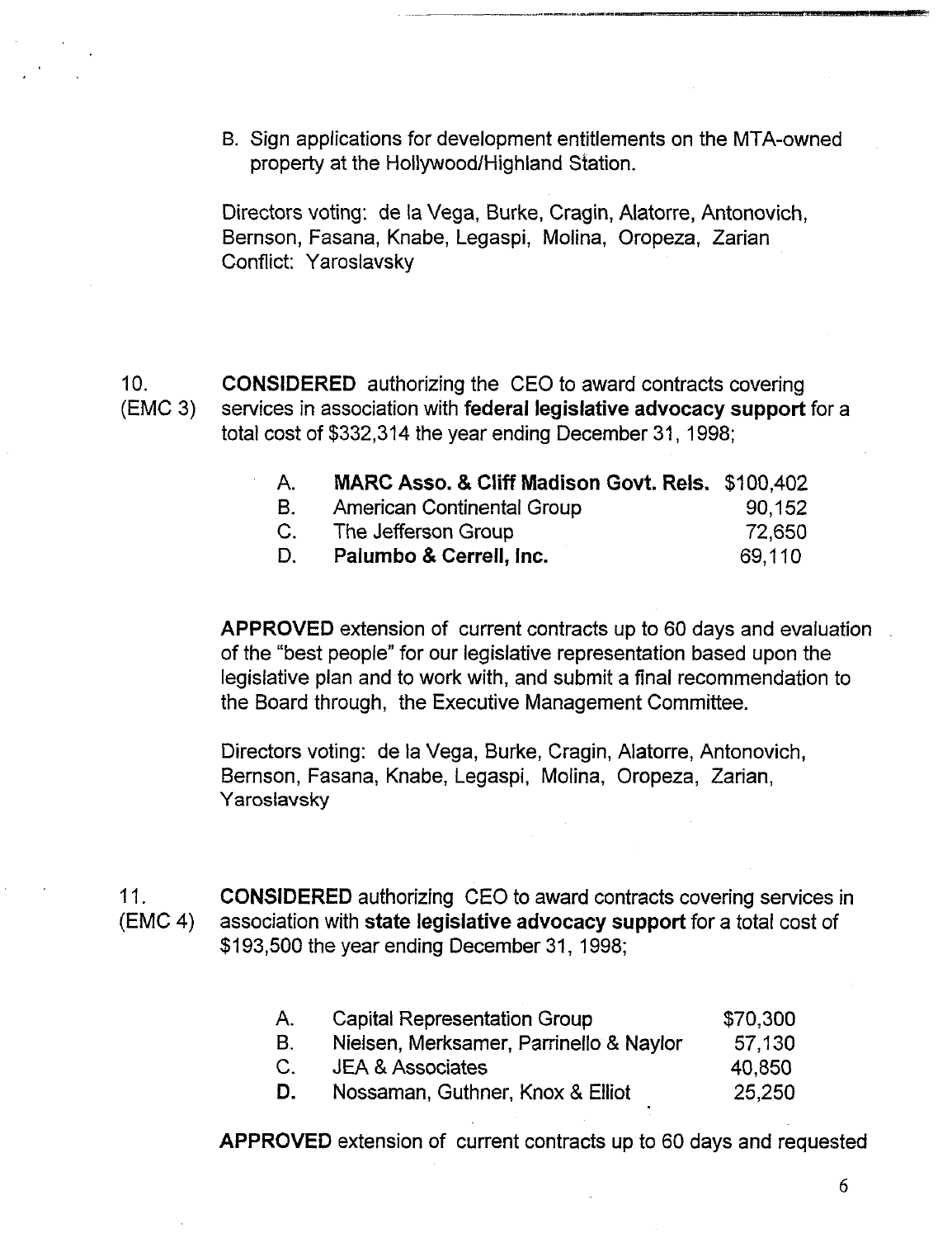an evaluation of the "best people" for our legislative representation based upon the legislative plan and to work with, and submit a final recommendation to the Board through, the Executive Management Committee.

Directors voting: Burke, Cragin, Alatorre, Antonovich, Bernson, Fasana, Knabe, Legaspi, Molina, Oropeza, Zarian, Conflict: de la Vega

12. APPROVED AS CORRECTED by staff, an increase to the Authorization for Expenditure to Contracts EN032, International Technology Corporation, EN030, CH2MHILL and EN031, Metcalf & Eddy, Inc., the current panel of environmental waste services, covering **removal and disposal of hazardous substance contamination on the East Side Extension** in the amount of \$300,000 for a total AFE in the amount of **\$2,145,000**

> Directors voting: Burke, Cragin, Alatorre, Antonovich, Bernson, Fasana, Knabe, Legaspi, Molina, Oropeza, Zarian, Yaroslavsky Conflict: de la Vega

#### 13. **APPROVED:**

- A. Change Order No. 93 to Contract C0311 with Traylor Bros./Frontier-Kemper, JV, in the amount of \$619,175 which includes costs for 'future work' deferred by the Board and covers a portion of the settlement of Claim No. 6 as recommended by the Dispute Review Board; and
- B. an increase to the Authorization for Expenditure in the amount of \$619,175 for a revised AFE in the amount of \$167,158,974.

Directors voting: de la Vega, Burke, Cragin, Alatorre, Antonovich, Bernson, Fasana, Knabe, Legaspi, Molina, Oropeza, Zarian, Yaroslavsky

14. APPROVED the sale of property located at 5557 St. Elmo Walk, Long Beach for approximately \$248,000 net proceeds as settlement in full of the mortgage loan.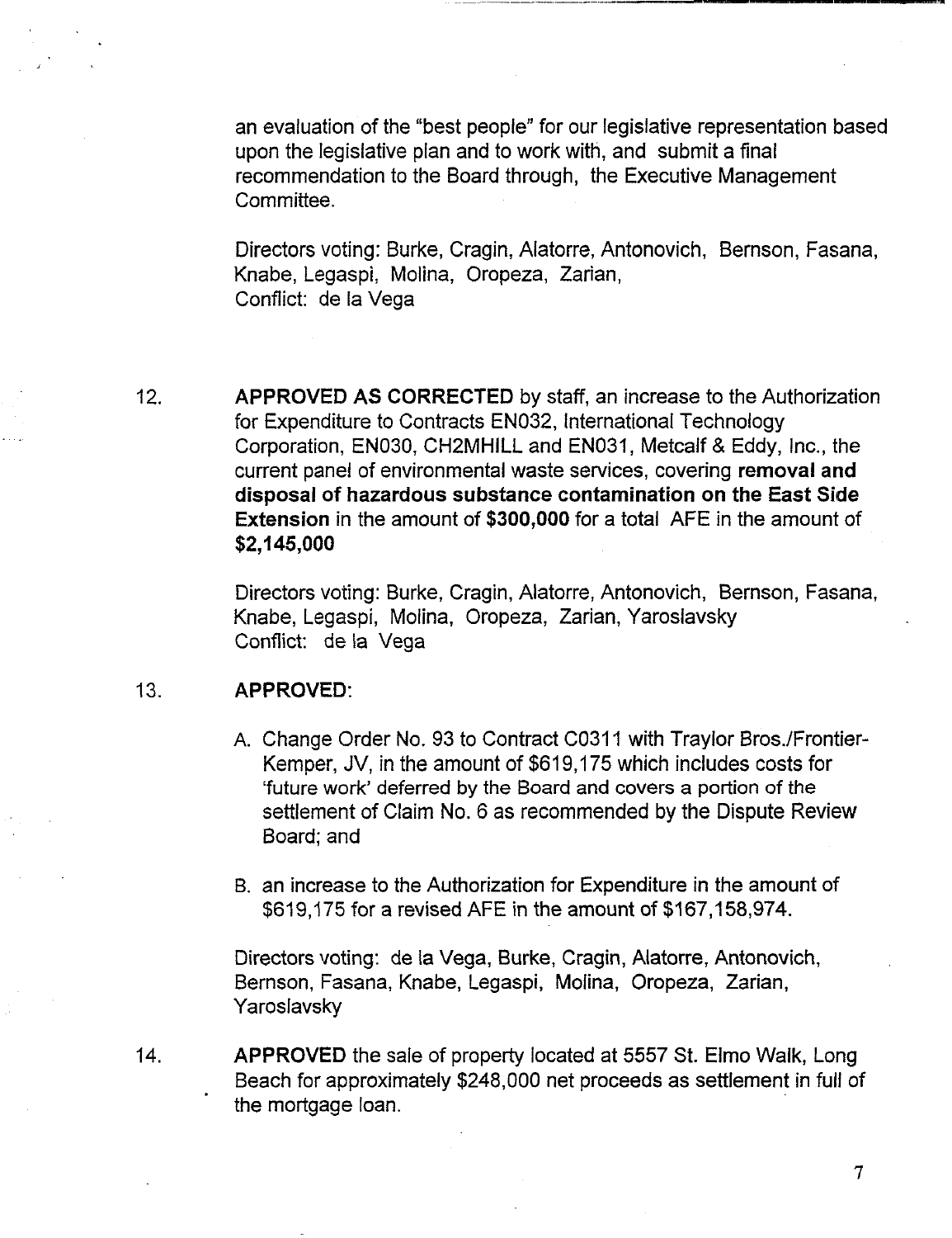Directors voting: de la Vega, Burke, Cragin, Alatorre, Antonovich, Bernson, Fasana, Knabe, Legaspi, Oropeza, Zarian; Director Yaroslavsky voted No.

**Director Molina asked staff ato determine who is actually purchasing the** property.

Public comment **received.**

#### **CONSENT CALENDAR ITEMS**

#### 15. **APPROVED ON CONSENTCALENDAR:**

(FB.1)

- A. adoption of the revised MTA Investment Policy; and
- B. delegation of authority to the MTA Treasurer, to invest MTA funds, for a one year period, pursuant to California Government Code Section 53607.
- 16. (FB 2) APPROVED ON CONSENT CALENDAR, increase in the contract spending limit for the Audit Pool Contract RFP No. PS2510-0071 in force until December 1, 1998, in an amount not to exceed \$500,000 for the outsourcing of Financial, Performance and Third Party Contract audits.
- 17. (FB 3) APPROVED ON CONSENT CALENDAR, execution of a ten-year **license agreement with Southern California Edison Company (SCE)** and approval of rental payments in the amount of \$358,455 over the tenyear term for the continuing usage of the Marine Station parking facility for the Metro Green Line Project.

**18.** (PP 1) **APPROVED ON CONSENT CALENDAR, amending the Measures and Public Hearing Procedures for Major Service or Fare Changes.**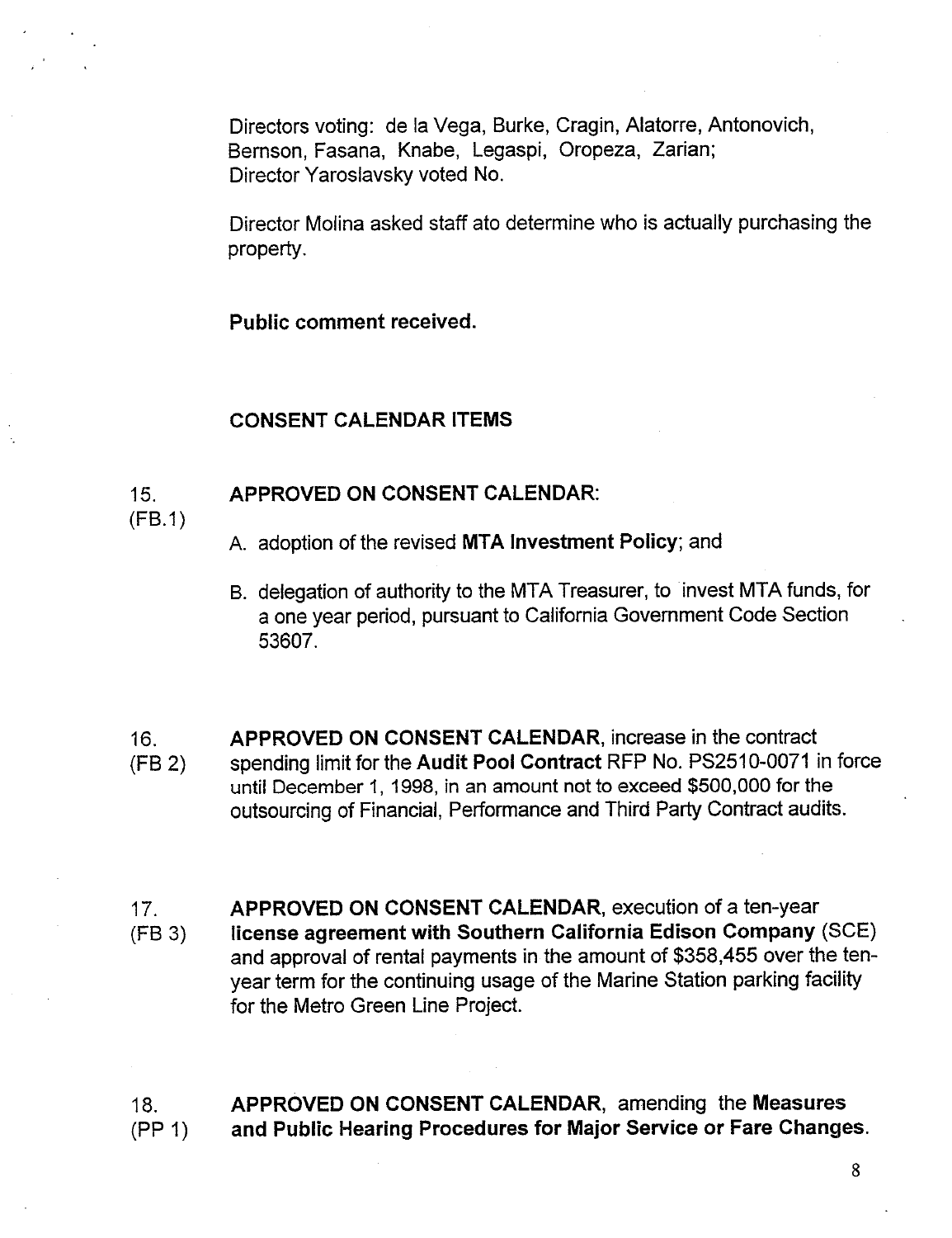# **APPROVED ON CONSENT CALENDAR:**

(PP 3)

19.

- **Ao** appointing the TDA Article 8 Hearing Board to conduct unmet transit needs hearings in those eligible areas outside the MTA service area;
- B. appointing members to a three-year term to fill vacant positions on the FY 1998-99 Social Service Transportation Advisory Council (SSTAC) extending the term by one year, through FY 1999-2000, for returning members; and
- C. authorizing the CEO, or his designee, to annually appoint the TDA Article 8 Hearing Board and to fill vacancies on the SSTAC.

20. (EMC 2) APPROVED ON CONSENT CALENDAR the addition of Directors' Special Items to future Board Meeting Agendas, and encouraged use of 72-hour notice.

#### **21. NO ACTION TAKEN on:**

(CC 5)

- A. Revision No. 1 to Contract Work Order No. 47 to Contract E0070 with Engineering Management Consultant covering final design services on the East Side Extension project adding a testing program **for** precast concrete tunnel liner and gaskets in the negotiated/audited amount of \$327,507 extending the period of performance to June 30, 1998;
- B. an increase to the Authorization for Expenditure in the amount of \$328,000 increasing the AFE to \$5,408,000.

MOTION to carry over the item over to January FAILED on the following roll call vote:

Ayes: Noes: Bernson, Bohlke, Cragin, LaPisto-Kirtley, de la Vega, Yaroslavsky Oropeza, Legaspi, Heidt

Abstain: Patsaouras, Arthur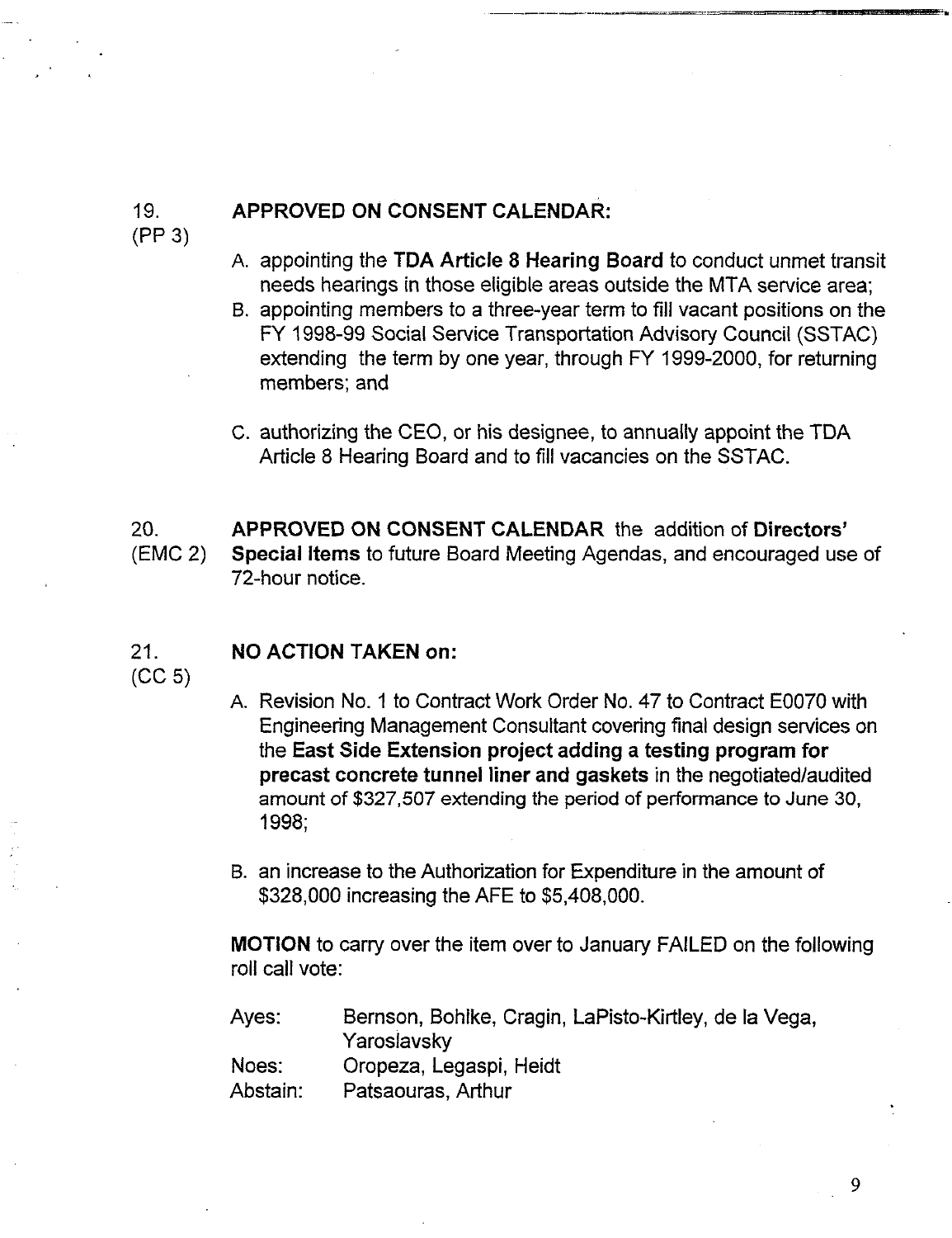MOTION to approve staff recommendation FAILED on the following roll call vote:

Ayes: Noes: Abstain: Conflict: Or0peza, Legaspi, Heidt Bernson, Bohlke, Cragin, LaPisto-Kirtley, Yaroslavsky Patsaouras, de la Vega Knabe

22. (OPS 6) APPROVED ON CONSENT CALENDAR, contract amendment with Neoplan USA Corporation covering various changes **to the contract** for **250** buses detailed in Contract Amendment No. 1, for a net decrease of \$2,309,718.

23. (OPS 7) APPROVED ON CONSENT CALENDAR, request from the Los Angeles County Sheriff's Department to **transfer one** surplus bus (#8698) for the purpose of training personnel.

> In accordance with State Legislation, the MTA Board as of January 1, 1998 will no longer have alternate members. Principal Board members thanked their alternates for their outstanding contributions to the MTA and the transportation industry, Alternates present were given an opportunity to speak and each expressed gratitude for the opportunity to serve and said it had been an enjoyable learning experience.

### **CLOSED SESSION**

24. Conference with real property negotiators conceminq price and/or terms of sale - G.C. 54956.8:

> Parcel AS-348 Rosecrans Overpass Project Owners -Yon Kyu Kim and Ki Sook Kim

**APPROVED litigation settlement of \$500,000**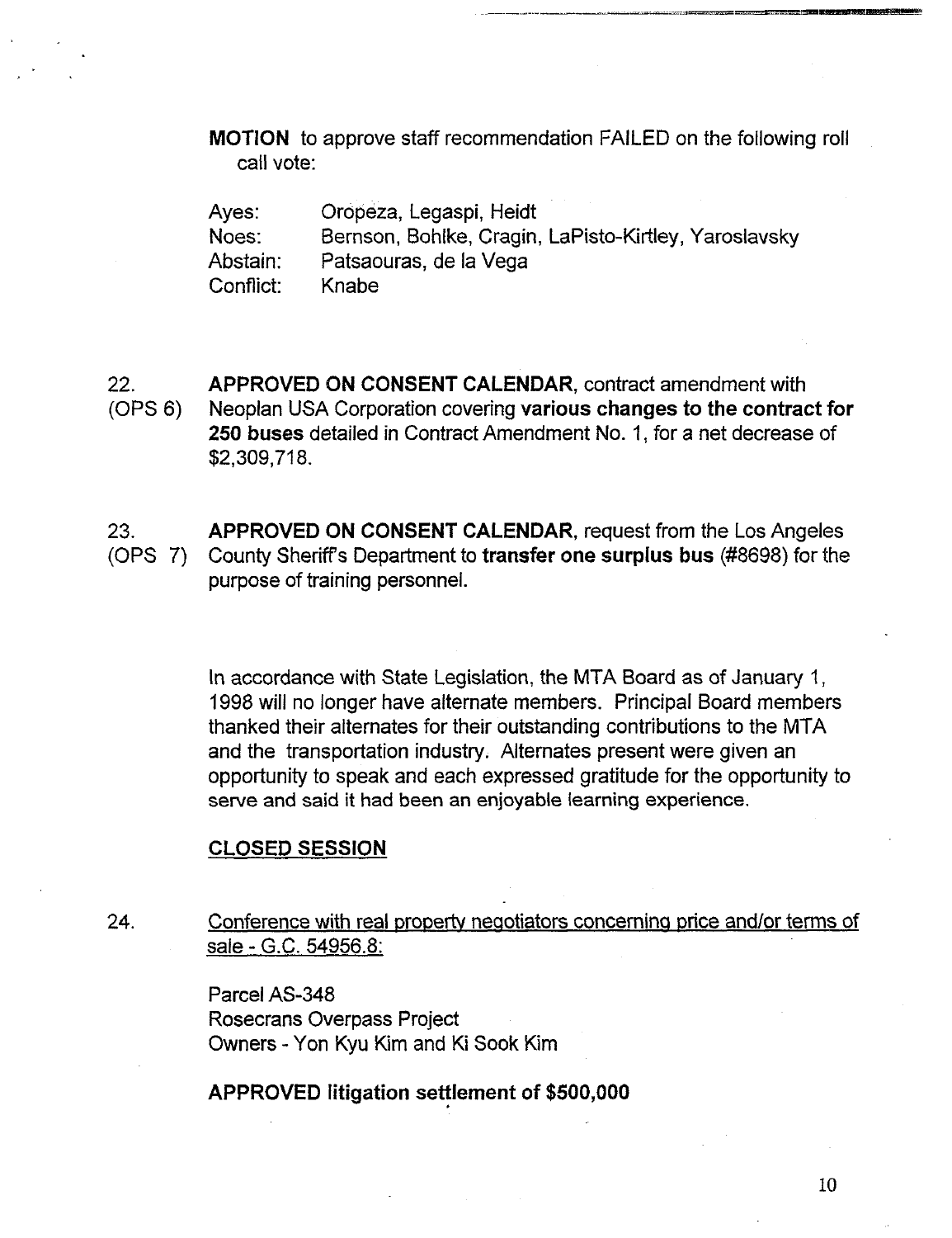- 25. Conference with Leqal Counsel - Existing Litigation - G.C. 54956.9
	- A. Nestlerode v. MTA Superior Court Case No. Y4C018577

#### **APPROVED settlement of \$25,000**

B. Lin v. MTA Superior Court Case No. BC 155802

### **APPROVED settlement of \$250,000**

Directors voting on all Closed Session Items: de la Vega, Burke, Cragin, Alatorre, Antonovich, Bernson, Fasana, Knabe, Legaspi, Molina, Oropeza, Zarian, Yaroslavsky

26. Conference with Legal Counsel - Existing Litigation - G.C. 54956.9 (a)

> Wiltern Associates v. MTA LASC Case No. BC113523

**NO REPORT.**

Meeting was adjourned at 1:30 **p.m.**

Prepared by: Christina Lumba-Gamboa

Michele Jackson **Assistant Board Secretary**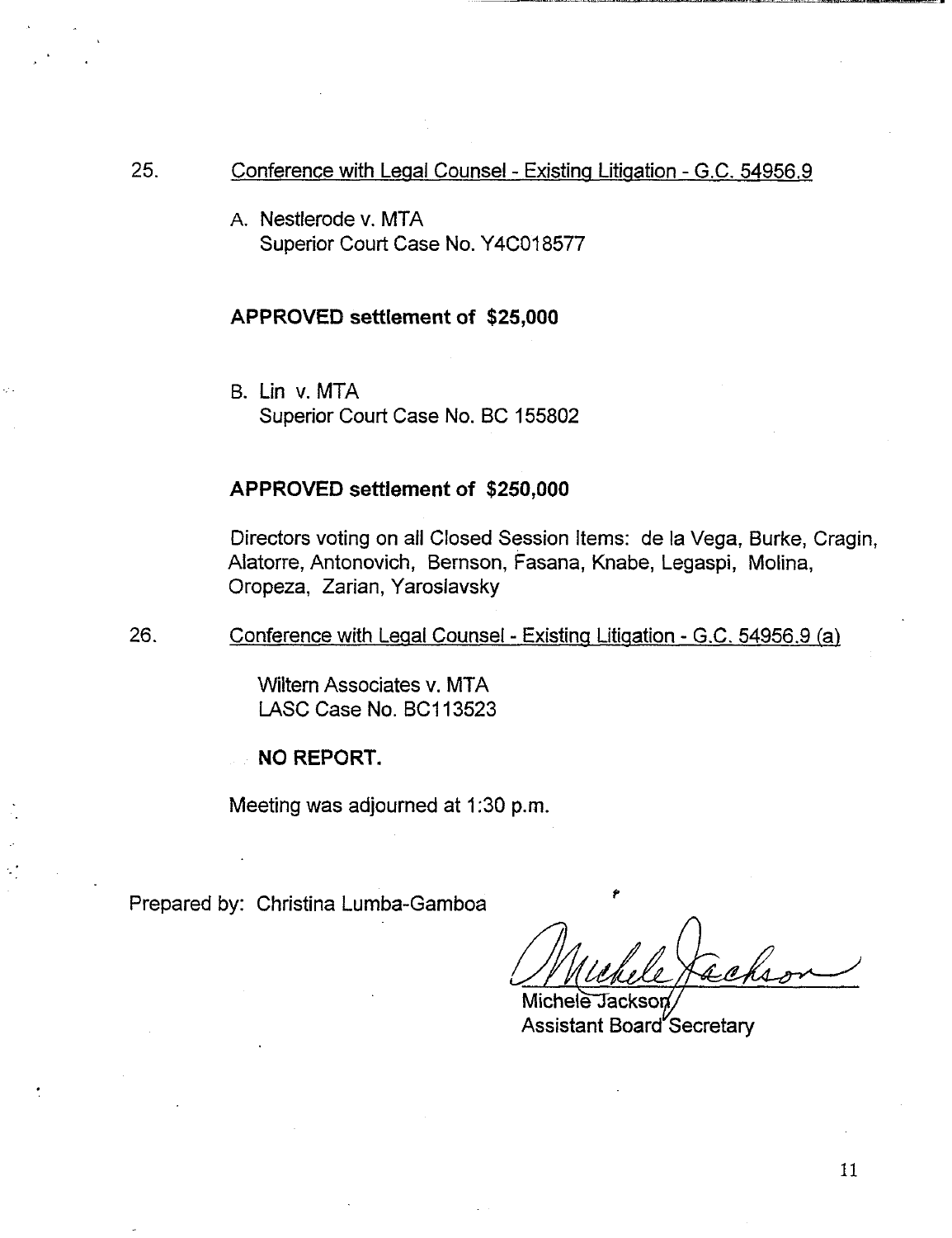# **CONSENT CALENDAR ADDENDUM** COMMITTEE APPROVALS

# **THE FOLLOWING ITEMS WERE APPROVED UNDER COMMITTEE** AUTHORITY.

### **Construction Committee**

 $A_{1}$ Consider approval of Change Order No. 95 to Contract No. C0311 with Traylor Bros./Frontier-Kemper, JV, for credit amount of \$310,000 for relocation of the track level rooms and crosspassage #49 for tunnel line section to Universal City reducing the contract amount to \$154,265,400 and the AFE to \$166,229,799.

# APPROVED UNDER COMMITTEE AUTHORITY, 4/5 VOTE

**B.** Consider approval of Change Order No. 21 to Contract No. B641 with Amelco Electronics, Inc., covering design, procurement, installation and testing of **on-frequency repeaters** at the Segment 2 stations and the Central Control Facility in the amount of \$237,383.

### APPROVED UNDER COMMITTEE AUTHORITY, 415 VOTE

 $C_{-}$ Consider approval of cancellation **and re-** solicitation of **Invitation for Bid** No. C0361 covering the Maintenance of Way Facility as a design/build project for the Metro Green Line.

# **APPROVED UNDER COMMITTEE AUTHORITY, 4/5 VOTE**

### **Operations Committee**

D. Consider award of a three-year contract to City Terrace Services, Los Angeles, coveting **Metro Freeway** Service Patrol towing for Beat 25 commencing March 31, 1998 in the amount of \$1,117,500.

### COMMITTEE AUTHORITY, 415 VOTE